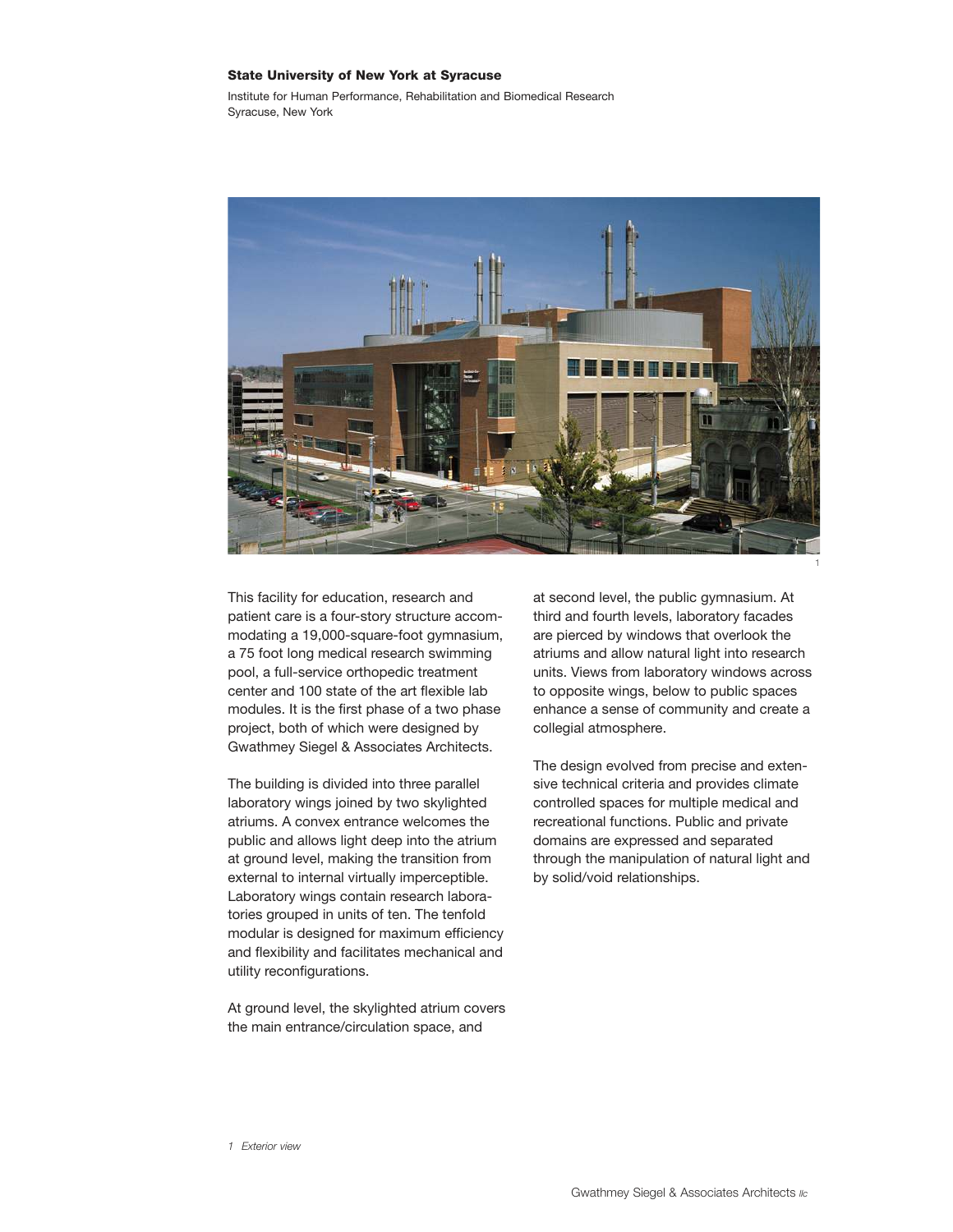

*Human Performance Research Atrium*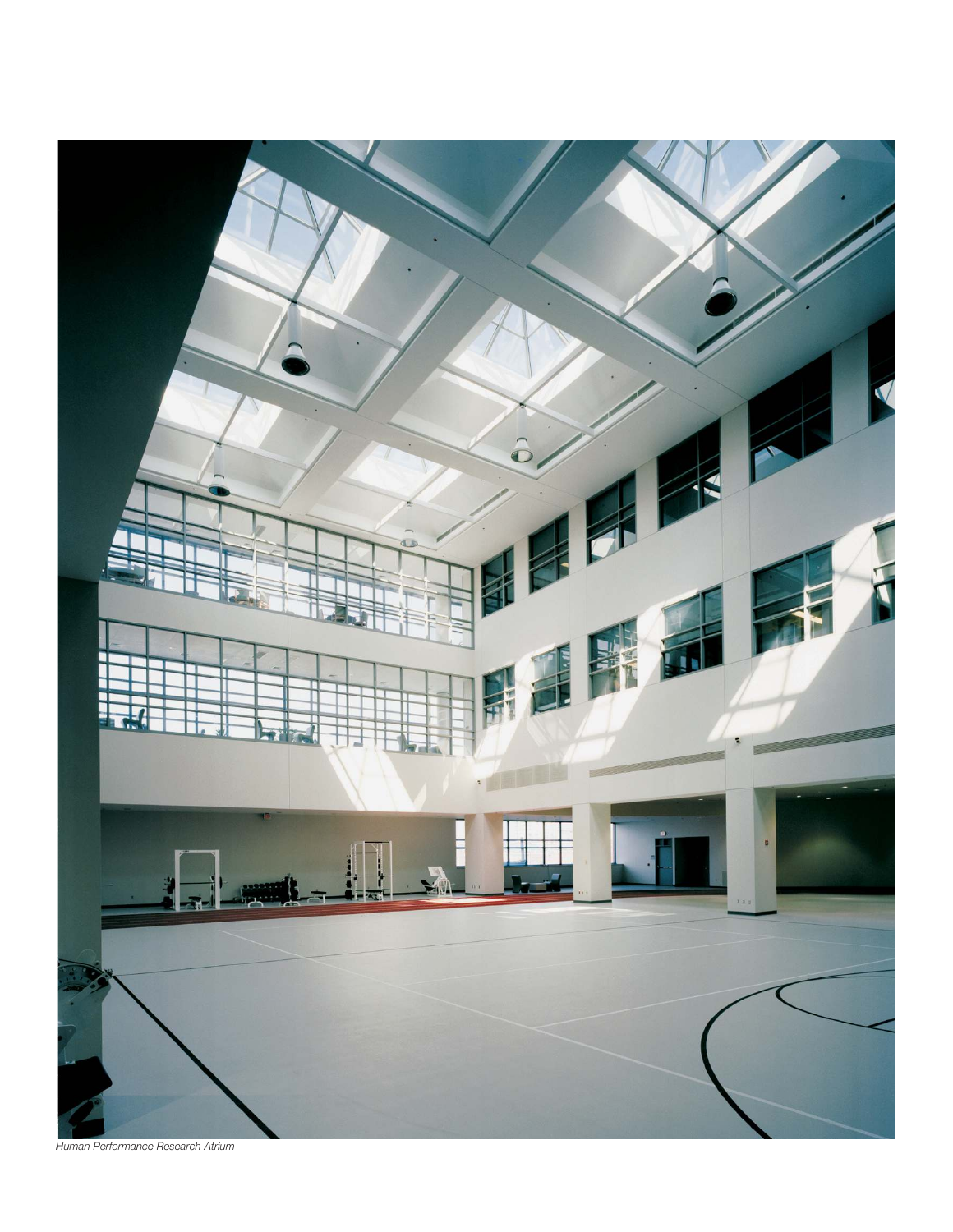## State University of New York at Syracuse

Institute for Human Performance, Rehabilitation and Biomedical Research



*Research swimming pool*





*Typical lab module*



*Indoor track Laboratory*